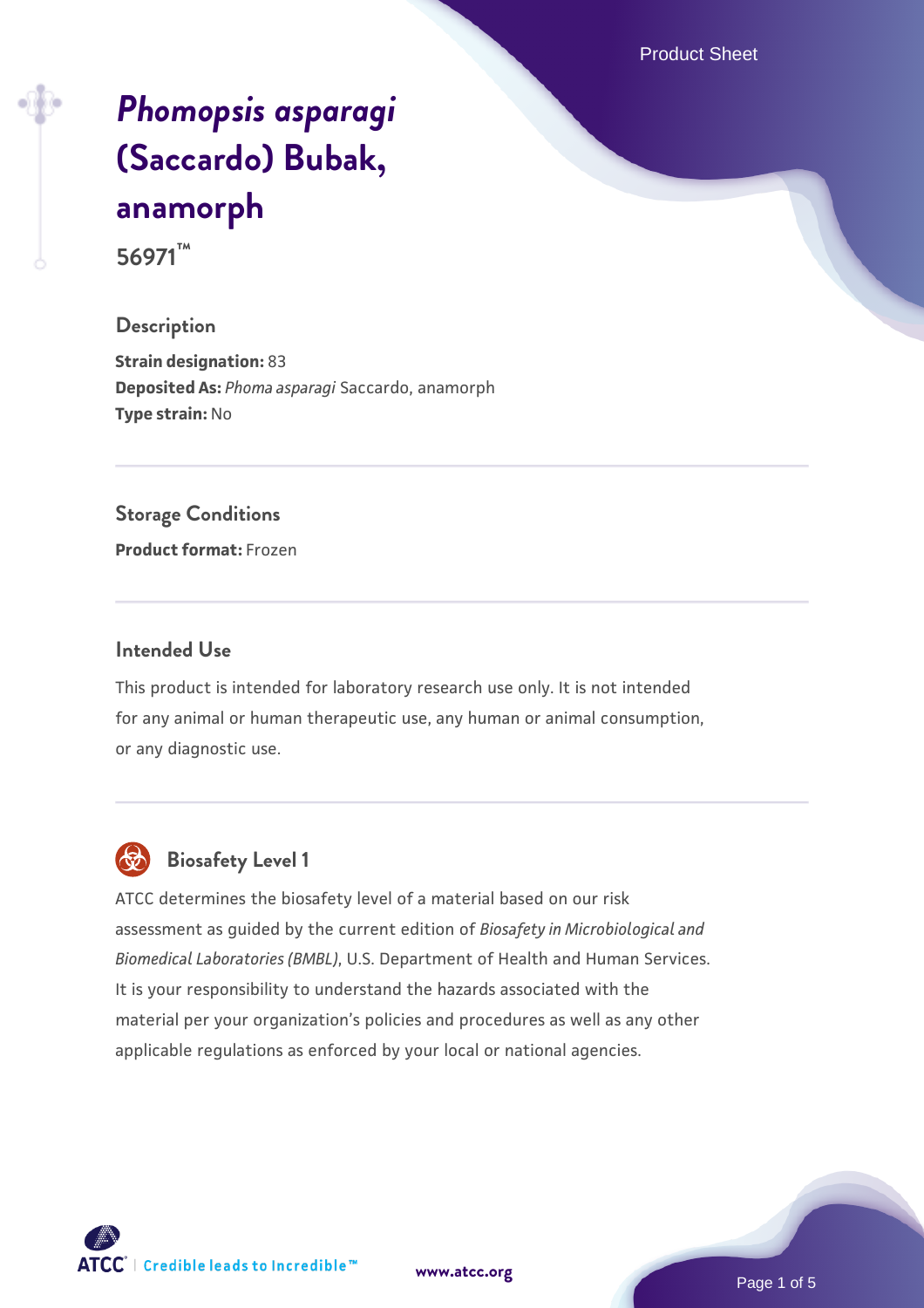ATCC highly recommends that appropriate personal protective equipment is always used when handling vials. For cultures that require storage in liquid nitrogen, it is important to note that some vials may leak when submersed in liquid nitrogen and will slowly fill with liquid nitrogen. Upon thawing, the conversion of the liquid nitrogen back to its gas phase may result in the vial exploding or blowing off its cap with dangerous force creating flying debris. Unless necessary, ATCC recommends that these cultures be stored in the vapor phase of liquid nitrogen rather than submersed in liquid nitrogen.

# **Certificate of Analysis**

For batch-specific test results, refer to the applicable certificate of analysis that can be found at www.atcc.org.

# **Growth Conditions**

**Medium:**  [ATCC Medium 336: Potato dextrose agar \(PDA\)](https://www.atcc.org/-/media/product-assets/documents/microbial-media-formulations/3/3/6/atcc-medium-336.pdf?rev=d9160ad44d934cd8b65175461abbf3b9) **Temperature:** 24°C

# **Material Citation**

If use of this material results in a scientific publication, please cite the material in the following manner: *Phomopsis asparagi* (Saccardo) Bubak, anamorph (ATCC 56971)

# **References**

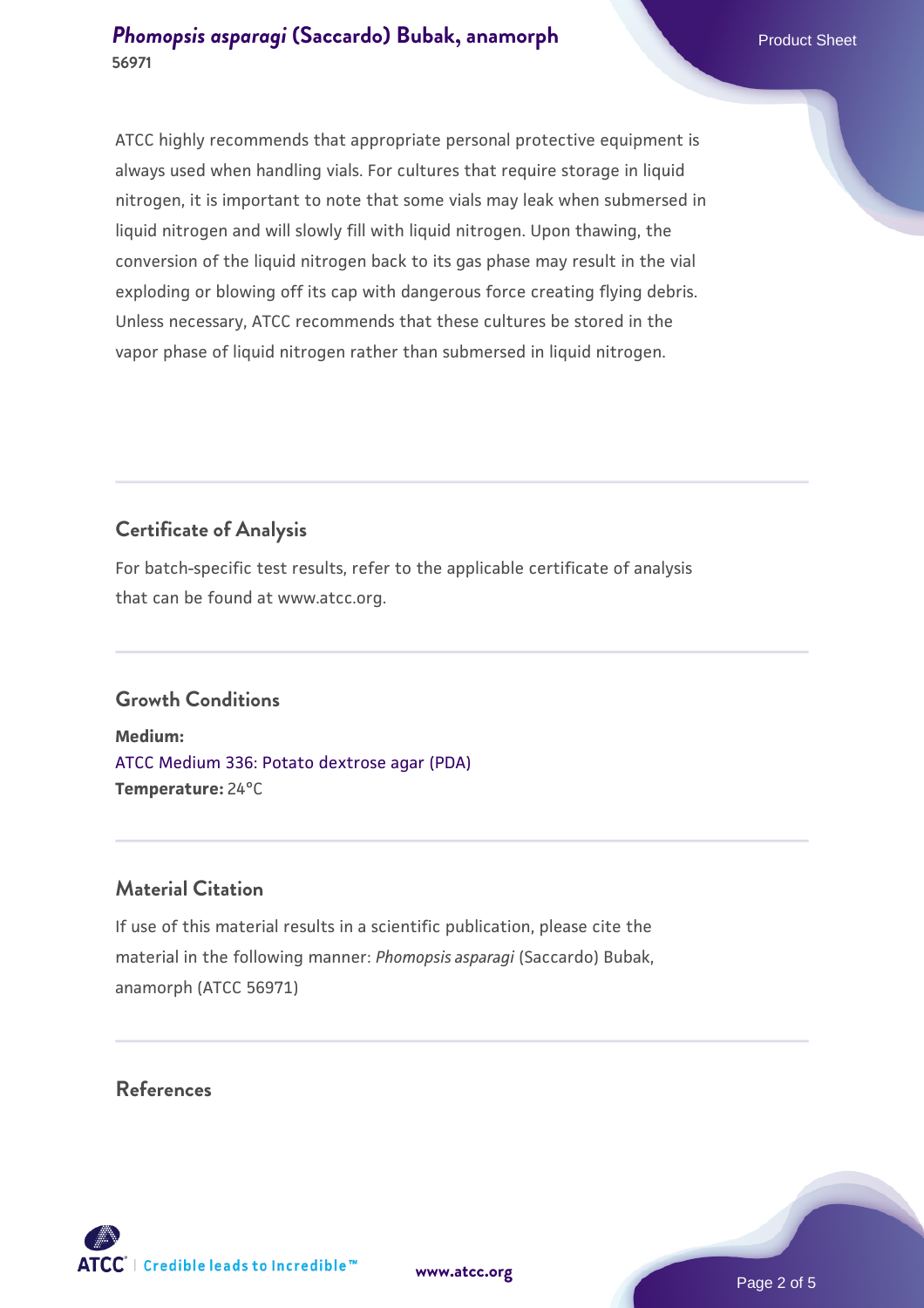References and other information relating to this material are available at www.atcc.org.

### **Warranty**

The product is provided 'AS IS' and the viability of ATCC® products is warranted for 30 days from the date of shipment, provided that the customer has stored and handled the product according to the information included on the product information sheet, website, and Certificate of Analysis. For living cultures, ATCC lists the media formulation and reagents that have been found to be effective for the product. While other unspecified media and reagents may also produce satisfactory results, a change in the ATCC and/or depositor-recommended protocols may affect the recovery, growth, and/or function of the product. If an alternative medium formulation or reagent is used, the ATCC warranty for viability is no longer valid. Except as expressly set forth herein, no other warranties of any kind are provided, express or implied, including, but not limited to, any implied warranties of merchantability, fitness for a particular purpose, manufacture according to cGMP standards, typicality, safety, accuracy, and/or noninfringement.

## **Disclaimers**

This product is intended for laboratory research use only. It is not intended for any animal or human therapeutic use, any human or animal consumption, or any diagnostic use. Any proposed commercial use is prohibited without a license from ATCC.

While ATCC uses reasonable efforts to include accurate and up-to-date information on this product sheet, ATCC makes no warranties or representations as to its accuracy. Citations from scientific literature and patents are provided for informational purposes only. ATCC does not warrant



**[www.atcc.org](http://www.atcc.org)**

Page 3 of 5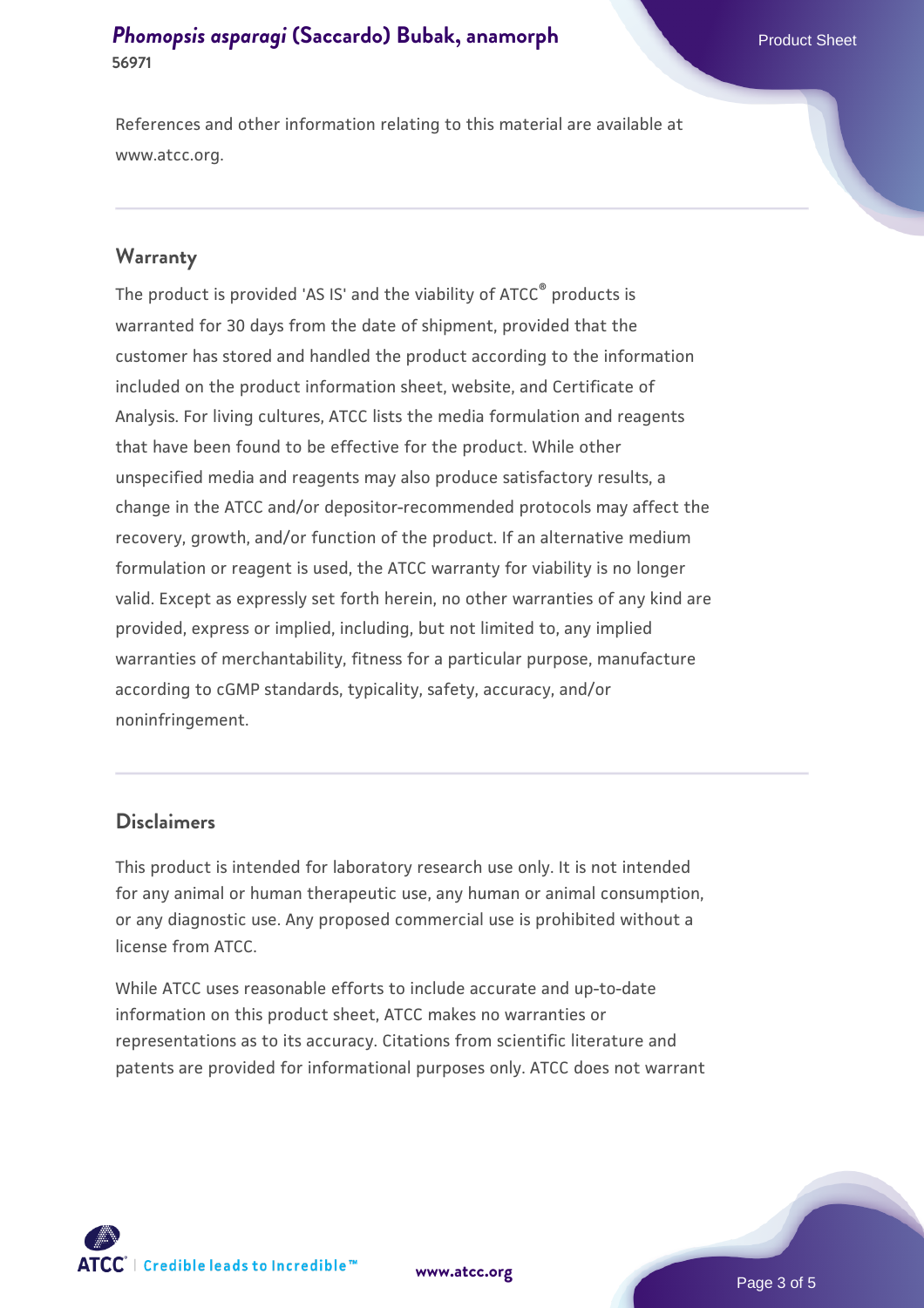that such information has been confirmed to be accurate or complete and the customer bears the sole responsibility of confirming the accuracy and completeness of any such information.

This product is sent on the condition that the customer is responsible for and assumes all risk and responsibility in connection with the receipt, handling, storage, disposal, and use of the ATCC product including without limitation taking all appropriate safety and handling precautions to minimize health or environmental risk. As a condition of receiving the material, the customer agrees that any activity undertaken with the ATCC product and any progeny or modifications will be conducted in compliance with all applicable laws, regulations, and guidelines. This product is provided 'AS IS' with no representations or warranties whatsoever except as expressly set forth herein and in no event shall ATCC, its parents, subsidiaries, directors, officers, agents, employees, assigns, successors, and affiliates be liable for indirect, special, incidental, or consequential damages of any kind in connection with or arising out of the customer's use of the product. While reasonable effort is made to ensure authenticity and reliability of materials on deposit, ATCC is not liable for damages arising from the misidentification or misrepresentation of such materials.

Please see the material transfer agreement (MTA) for further details regarding the use of this product. The MTA is available at www.atcc.org.

# **Copyright and Trademark Information**

© ATCC 2021. All rights reserved. ATCC is a registered trademark of the American Type Culture Collection.

# **Revision**

This information on this document was last updated on 2021-05-19

# **Contact Information**



**[www.atcc.org](http://www.atcc.org)**

Page 4 of 5